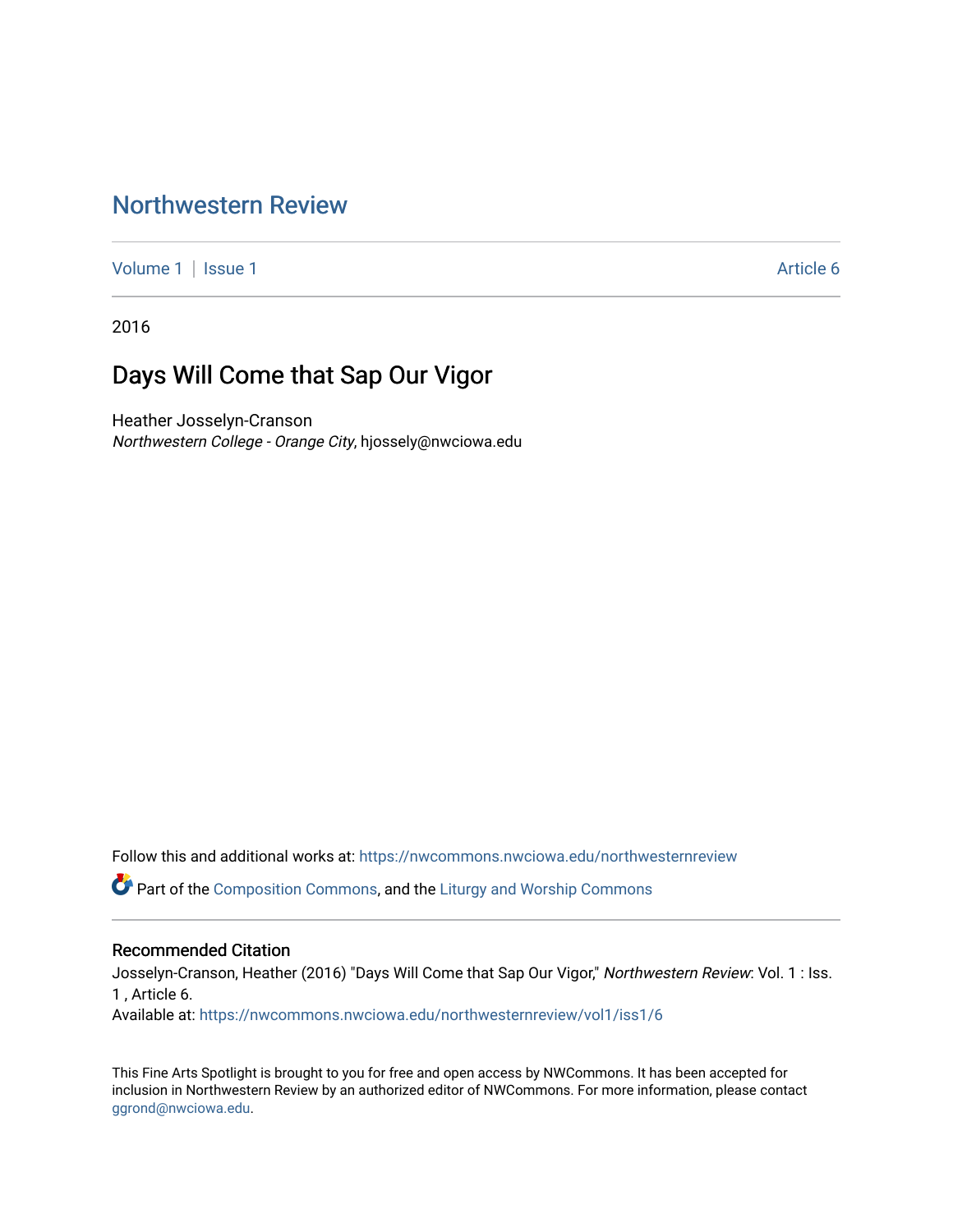### Days Will Come that Sap Our Vigor

#### Abstract

"Days Will Come that Sap our Vigor" speaks encouragement to individuals and congregations in the face of exhaustion (the first stanza), depression (the second stanza), and even death (the last stanza). In each case, God restores to us strength, hope, and life. The tune for this text, FALLS PARK, alludes to the fact that the author wrote the hymn text after visiting Falls Park in Sioux Falls, South Dakota.

#### About the Author

Heather Josselyn-Cranson is the director of the music ministry program at Northwestern College. She has earned degrees in music composition, sacred music and liturgy from Bates College and Boston University School of Theology, and has served as a minister of music at congregations in Florida, Massachusetts and Russia. An active scholar, she has published articles on music in emerging churches, how translation affects the hymns of Charles Wesley, and women's participation in the chant of medieval monastic communities.

Dr. Josselyn-Cranson's composition and hymn writing have also received attention. Her choral compositions for the musical Terror Texts received a special commendation for Distinguished Achievement in Choral Music from the Kennedy Center American College Theater Festival in 2009. Three of her recent hymns have also won awards: "Every Day We See the Traces" won second prize in the Jesuit 25th Anniversary Hymn Contest sponsored by St. Peter's Church in Charlotte, North Carolina, in 2011; "Planets Humming as They Wander" won the Boston University School of Theology Hymn Competition in 2010; and "We Cannot Know What Worship Is" received second prize in the Congregational Justice Song Contest sponsored by the Christian Reformed World Relief Committee in 2009.

#### Acknowledgements

The audio recording features Northwestern students Amanda Vander Stelt and Jacob Ven Huizen on vocals. Lem Mauer and Michael Stokes served as audio engineers.